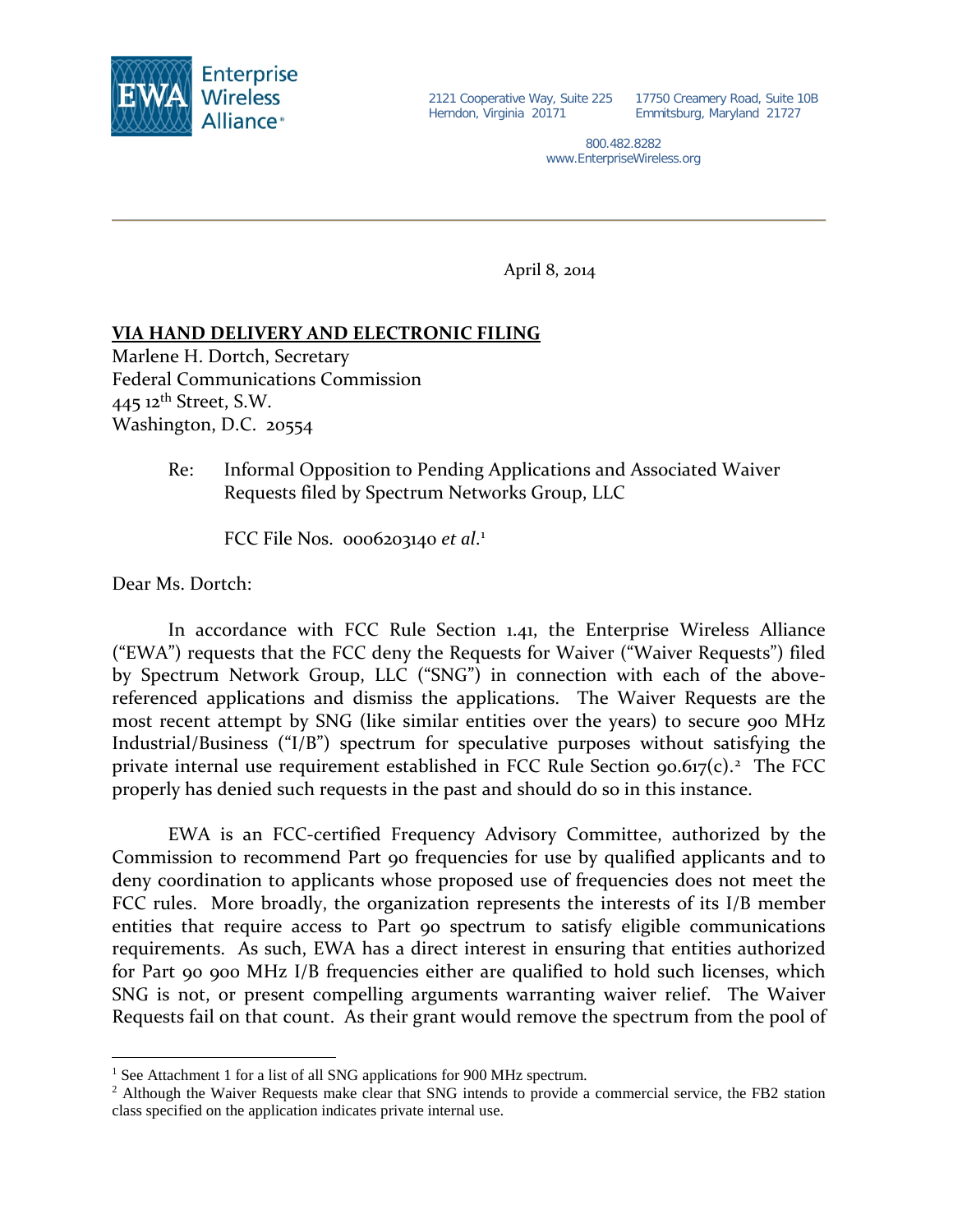available 900 MHz frequencies and establish a precedent for waiver relief that would swamp the rule itself, EWA and its members would be adversely affected by the FCC's grant of the above-identified applications.

The instant applications and Waiver Requests do not represent SNG's first involvement in an effort to acquire 900 MHz I/B spectrum for the provision of a commercial service or, more likely given the marketing materials with which it is associated, in the hope of a sale of the spectrum to a commercial service provider. SNG is the common link among applications for 900 MHz I/B channels filed by multiple entities in the fall of 201[3](#page-1-0).<sup>3</sup> SNG is identified as the "Contact" on each of those applications and is understood to have marketed the spectrum opportunity they supposedly represent, prepared the applications, and arranged for their coordination and filing with the FCC. Indeed SNG's business address is identified as the control point location for each of those applications.

EWA filed an Informal Opposition to those filings, which had stated that the intended use of the spectrum was to "provide wireless services to Part 90 eligibles."[4](#page-1-1)  EWA noted that the frequencies requested were allocated under FCC Rule Section 90.617(c), which states the following:

The channels listed in Table 3 are available to applicants eligible in the Industrial/Business Pool of [subpart C](http://telecomlaw.bna.com/terc/display/link_res.adp?fedfid=18137003&fname=cfr_47_90_spc&vname=comrgeref100) of this part but exclude Special Mobilized Radio Systems as defined in [§90.603\(c\).](http://telecomlaw.bna.com/terc/display/link_res.adp?fedfid=18137003&fname=cfr_47_90_603_c_&vname=comrgeref100) These frequencies are available in non-border areas. **Specialized Mobile Radio (SMR) systems will not be authorized on these frequencies**. [5](#page-1-2)

The subsequent claim by the applicants that they are free to self-select out of classification as SMR by promising not to serve individuals and Federal Government users, a claim repeated in the Waiver Requests, is unavailing. There is no such option in the FCC rules. FCC Rule Section 90.179 governs the shared use of Part 90 frequencies and its Subsection (f) states the following:

Above 800 MHz, shared use on a for-profit private carrier basis is permitted only by **SMR**, Private Carrier Paging, LMS, and DSRCS licensees. [6](#page-1-3)

EWA again urges the FCC to dismiss those applications.

<span id="page-1-1"></span><span id="page-1-0"></span><sup>3</sup> *See, e.g*., FCC File Nos. 0005974431, 0005974742, 0005983156, 0005987130, 0006038076, and 0006038075. 4 EWA Informal Opposition to Pending Applications dated January 6, 2014 (lead application File No. 0005974431); *see also* EWA Informal Opposition to Pending Applications dated January 30, 2014, FCC File Nos. 0006117437 and 0006117069.

<span id="page-1-2"></span> $5$  47 C.F.R. §90.617(c) (emphasis added).

<span id="page-1-3"></span><sup>6</sup> 47 C.F.R. §90.179(f) (emphasis added).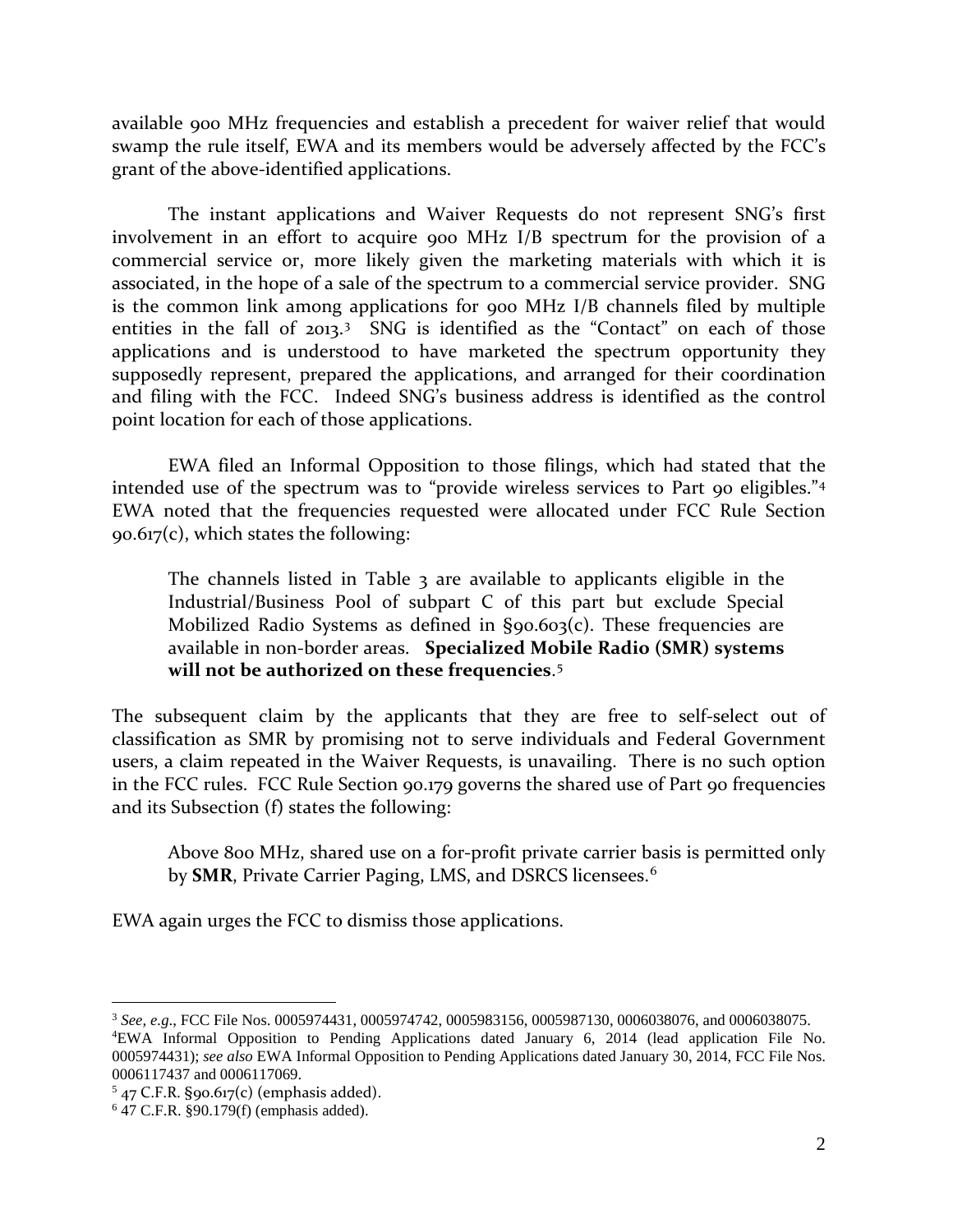Perhaps recognizing that the licensing approach crafted on behalf of itself and its customers likely would not be successful, SNG has abandoned that scheme for purposes of filing the above-identified applications and embarked on a more audacious one. It now seeks spectrum in its own name, not on behalf of the customers it was assisting only months ago. It also reluctantly acknowledges that waiver relief might be needed to obtain 900 MHz I/B channels for applicants that have no internal communications needs. However, SNG now claims to have a plan for a nationwide network that it argues warrants waiver relief. It states that its subsidiary, M2M Spectrum Network, LLC ("M2M"), intends to "build a network using the 900 MHz I/B frequencies and provide communications services to businesses for their private, internal machine-to-machine communications needs."[7](#page-2-0)[8](#page-2-1) According to SNG, "Although the 900 MHz spectrum comes in only small allocations, it is available in all parts of the United States, and its frequencies and protocols are ideal for such a network."[9](#page-2-2)

EWA must beg to differ with all but the first of the attributes ascribed to this spectrum by SNG. It does, indeed, come in small allocations – 12.5 kHz bandwidth channels; but, it is not available in all parts of the country. In fact, all 900 MHz I/B channels have long been licensed in and around most major metropolitan areas. Thus, while SNG was able to find ten unassigned channels somewhere in the Philadelphia area, many of the outposts for the national network it says M2M will deploy are in markets such as Murrells Inlet, SC, Niles, MI, and Tumwater, WA, none of which has a population of even 20,000. EWA also questions what technical analysis supports the statement that these 900 MHz frequencies and their "protocols," whatever SNG means by that term, are "ideal" for a nationwide M2M network. The Waiver Requests contain bald assertions by SNG about its plans for this spectrum, but are strikingly devoid of any product development details, information regarding FCC certification for this 900 MHz data product, business plans, funding status to support a "nationwide network," or other relevant documentation that might provide credence in support of waiver relief. Although the Waiver Requests state that M2M "has already secured network equipment, tower space, and engineering partners to build out the network"<sup>[10](#page-2-3)</sup> and that M<sub>2</sub>M has not only identified, but is in the process of "lining up" customers<sup>[11](#page-2-4)</sup> for the service, CCD 900 Communications, LLC, one of SNG's customers, made no mention of

<span id="page-2-0"></span><sup>7</sup> Waiver Requests at 1.

<span id="page-2-1"></span><sup>8</sup> Machine-to-machine communications needs typically are for devices at fixed locations. The applications all request authority for thousands of what appear to be 5 watt portables, an unusual configuration for an M2M operation. Although SMR licensees have broad latitude in terms of service offerings, if the proposed service were entirely or even primarily fixed, it is not clear such usage would be consistent with the primary purpose of this band, which is to meet "mobile communications needs." SMR Systems (Secondary Fixed Signaling), *Report and Order*, PR Docket No. 86-78, 1 FCC Rcd 926 at 18. It is for this reason that fixed units do not count toward mobile loading in this band. *Id*. <sup>9</sup> *Id*.

<span id="page-2-3"></span><span id="page-2-2"></span>

<sup>&</sup>lt;sup>10</sup> Waiver Requests at 1.

<span id="page-2-4"></span> $11$  *Id.*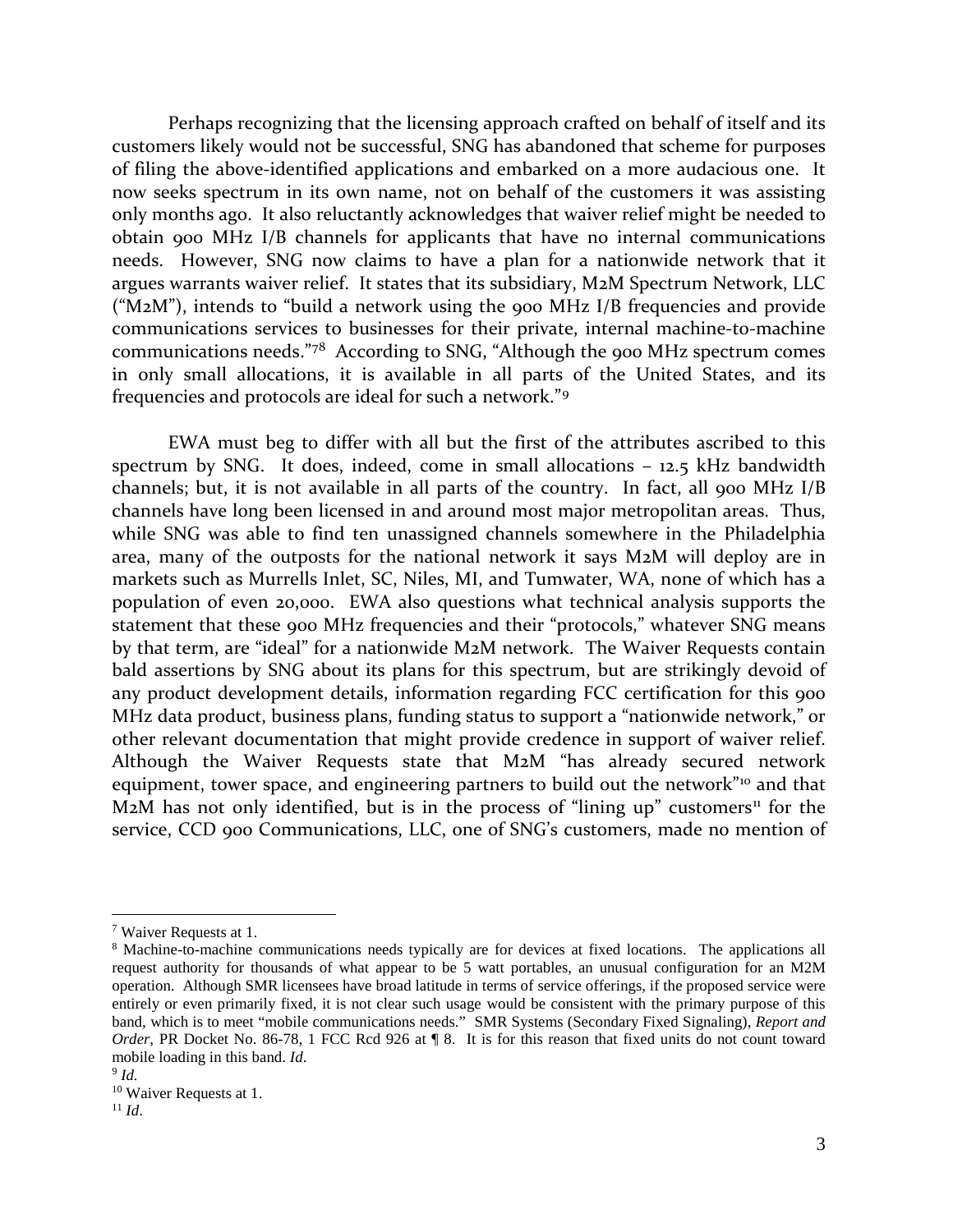such a network when it responded to EWA's Petition for Reconsideration of the grant of station WQTE752 less than sixty days ago.<sup>[12](#page-3-0)</sup>

The FCC has addressed similarly unsupported claims on this spectrum in the past. For example, it dismissed applications for 900 MHz I/B frequencies from EFL Realty Trust ("EFL"), which dismissal was upheld in response to an Application for Review.[13](#page-3-1) EFL filed thirteen applications for a total of 123 I/B channels with a collective mobile loading of 11,281 units based on the following eligibility statement: "Applicant will use radios for transmission of communications essential to business distribution of commodities and services to commercial and non commercial [sic] entities."[14](#page-3-2) In response to an FCC inquiry, EFL was unable to provide documentation such as local business licenses for the markets in which it had requested spectrum, addresses and telephone numbers for those local business operations, and the number of vehicles at each location. The FCC concluded that EFL "has not provided information sufficient to justify the number of channels and mobile units requested in its applications."<sup>15</sup> It noted that, "…an Industrial/Land Transportation licensee that cannot meet our loading requirements…is essentially warehousing spectrum in hopeful anticipation of long term growth of a business."[16](#page-3-4)

The Commission reached similar conclusions in response to other application packagers that tried various means of evading the 900 MHz I/B eligibility and loading requirements. When Viking Dispatch Services, Inc. ("VDS") requested up to twenty 900 MHz channels at forty-two sites for what it claimed would be a not-for-profit, costshared provision of service to two-way dispatch users, the Commission did not rely on the applicant's self-serving description of the service it planned to offer.<sup>[17](#page-3-5)</sup> Instead, it applied common sense to the proposal and concluded that it was a construct designed to evade the rules governing the use of 900 MHz I/B frequencies. In particular, the FCC was troubled by VDS' failure to identify any particular entities that would be sharing the use of the system. The Commission affirmed the Wireless Telecommunications Bureau's decision to question the proposal given "the totality of the circumstances"<sup>[18](#page-3-6)</sup> and concluded that VDS' proposed use of the spectrum was not consistent with the FCC's rules or with the public interest.

The Commission's decision in response to applications filed by LMR Systems, Inc. ("LMR") also is instructive. [19](#page-3-7) LMR filed seventeen applications that included requests for multiple 900 MHz I/B channels at sites throughout the country. Like SNG, LMR requested a waiver of the rules governing eligibility for those channels, claiming

<span id="page-3-0"></span><sup>&</sup>lt;sup>12</sup> See Opposition to EWA's Petition for Reconsideration filed Feb. 10, 2014.<br><sup>13</sup> EFL Realty Trust, *Order*, 23 FCC Rcd 15086 (2008) ("EFL Order").

<span id="page-3-1"></span>

<span id="page-3-2"></span><sup>&</sup>lt;sup>14</sup> *Id.* at  $\P$  5.

<span id="page-3-3"></span> $15$  *Id.* at ¶ 9.

<span id="page-3-4"></span> $16$  Id. at ¶ 15.

<span id="page-3-5"></span><sup>17</sup> Viking Dispatch Services, Inc., *Memorandum Opinion and Order*, 14 FCC Rcd 18814 (1999).

<span id="page-3-6"></span><sup>18</sup> *Id*. at ¶ 8.

<span id="page-3-7"></span><sup>19</sup> LMR Systems, Inc. *Memorandum Opinion and Order*, 17 FCC Rcd 8759 (2002).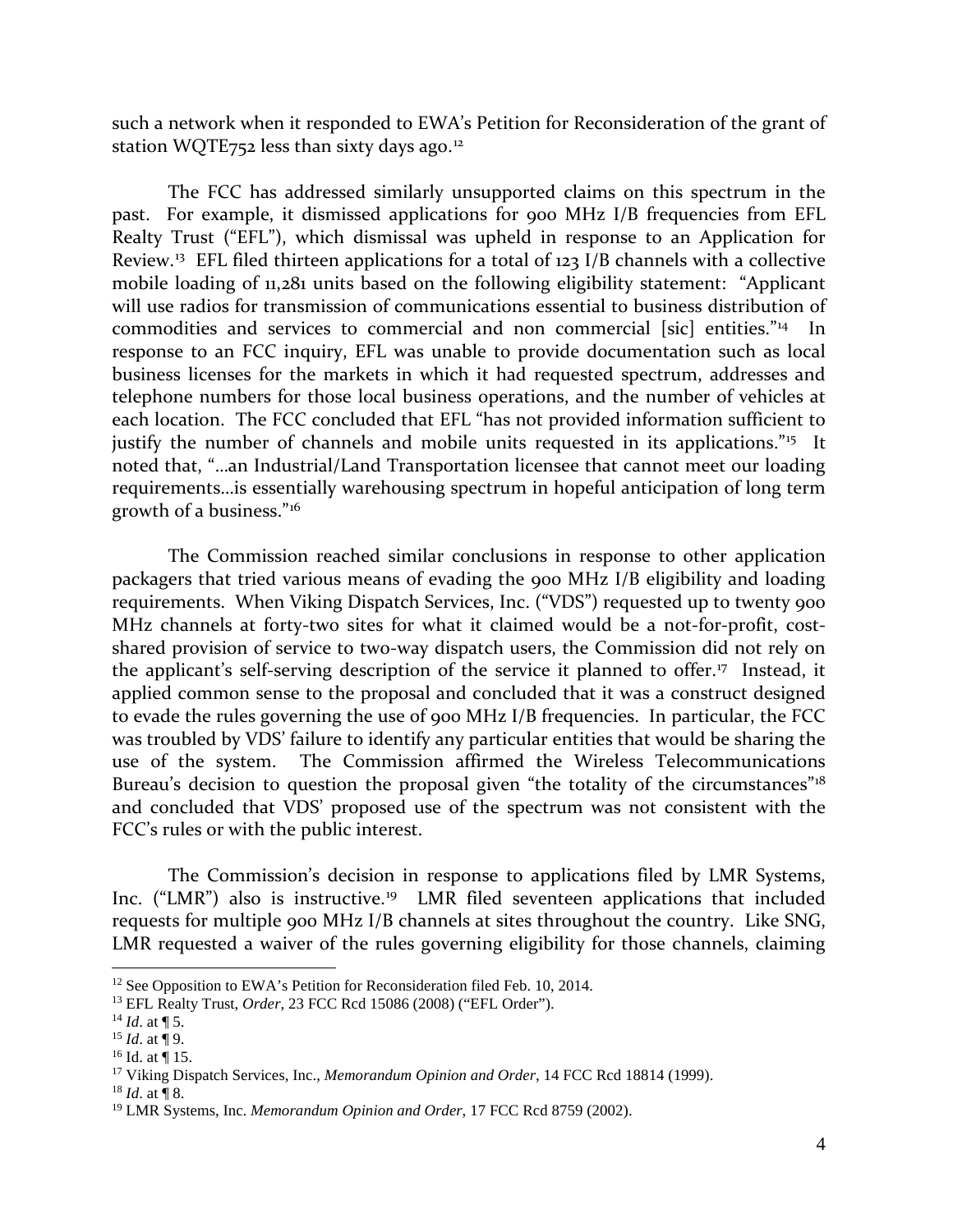that it intended to provide commercial service, what it labeled AIRSMR service, that would serve only end users associated with airport activities, such as airlines, freight and cargo firms, baggage handlers, and car rental companies – a prospective user base even more limited than that proposed by SNG. LMR stated that it had considered, but rejected, a non-for-profit shared system as too cumbersome from a regulatory perspective. After its waiver request was opposed by numerous parties as a transparent spectrum play, LMR abandoned that approach in favor of the VDS model. It reinvented itself as a purportedly not-for-profit provider of service and asserted no waiver relief was needed. While the FCC allowed LMR an opportunity to provide documentation that would support its proposal, the Commission concluded that the showing was not adequate and dismissed all of LMR's applications.[20](#page-4-0)

SNG's frontal assault on this spectrum should be rejected as well. The "business plan" in the Waiver Requests is no more substantive, and therefore persuasive, than the ones presented by EFL, VDS, or LMR. Like its predecessors, SNG offers only the barest description of the activity for which it seeks waiver relief and no evidence that it has the ability to provide the service described, $21$  even if there were evidence that such a service was desired or likely to succeed, which there is not. If the FCC were to grant these applications, it is difficult to imagine what request to waive the 900 MHz I/B eligibility and loading requirements it could deny. Any applicant could declare its intention to provide a specialized service and claim 900 MHz I/B spectrum that is not intended to be available for commercial "on the come" offerings.

As the FCC stated in its denial of EFL's Application for Review, "Our loading requirements are intended to identify those applicants that by all appearances may intend to warehouse spectrum in anticipation of speculative business growth or profit from selling unneeded licenses." The Waiver Requests are simply the most recent in a long history of efforts to circumvent the intent of the FCC rules and secure 900 MHz I/B spectrum for just those purposes. EWA urges the Commission to deny the Waiver Requests and dismiss the associated applications.

<span id="page-4-0"></span><sup>&</sup>lt;sup>20</sup> The FCC has not simply accepted loading claims as stated on applications and has denied applications when applicants were unable to demonstrate that the FCC loading requirements would be satisfied. *See, e.g.*, J & W Mobile Radio Association, *Order*, 15 FCC Rcd 1893 (WTB, PSPD 2000); *see also*, Mobilecom Pittsburg, Inc., *Memorandum Opinion and Order*, 18 FCC Rcd 6685 (PSPWD 2003); letter dismissing application from Thomas Kurian, FCC File No. 000187224, *Notice of Dismissal*, Reference No. 3150219 (Nov. 19, 2004).

<span id="page-4-1"></span><sup>&</sup>lt;sup>21</sup> While the FCC typically relies on the representations of its applicants as to their qualifications for the licenses sought, those seeking relief from the FCC's rules through the waiver process warrant a greater level of scrutiny. M2M is an Arizona limited liability company formed in May 2013. If the Commission believes that the Waiver Requests represent a credible proposal warranting meaningful consideration, which EWA believes they do not, it certainly should investigate the *bona fides* and experience of the company's principals, as that information will bear on the likelihood of their success.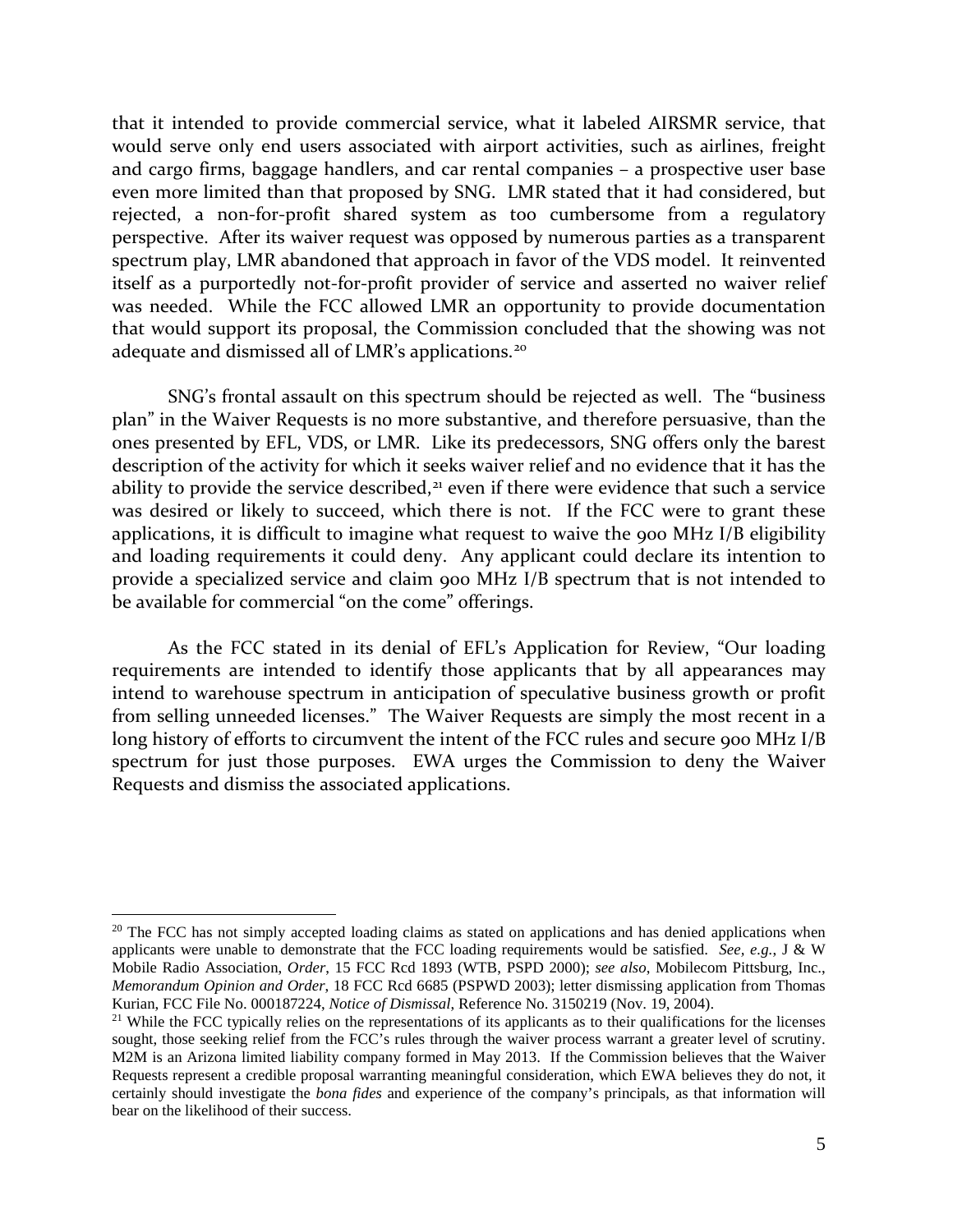Respectfully submitted,

 $\left\langle \begin{array}{c} \end{array} \right\rangle$ /pi i Mark E. Crosby

President/CEO

MEC:

Attachment

cc: Carole L. Downs, Spectrum Networks Group, LLC Dr. David J. Mellish, Mellcell, Inc. Doreen Frank, Skygold Technologies, LLC Dr. Daniel Ciechanowski, CCD 900 Communications, LLC Dr. Gary J. Friedland, Sharmell, LLC Walter M. Finken, DMD, Finken Tracking & Comm., LLC David A. Mellish, Matly, LLC Armando Nevarez, EZ-Raven Comms, LLC Richard Lorenz, AAA Kyle May, AAA Scot Stone, WTB, FCC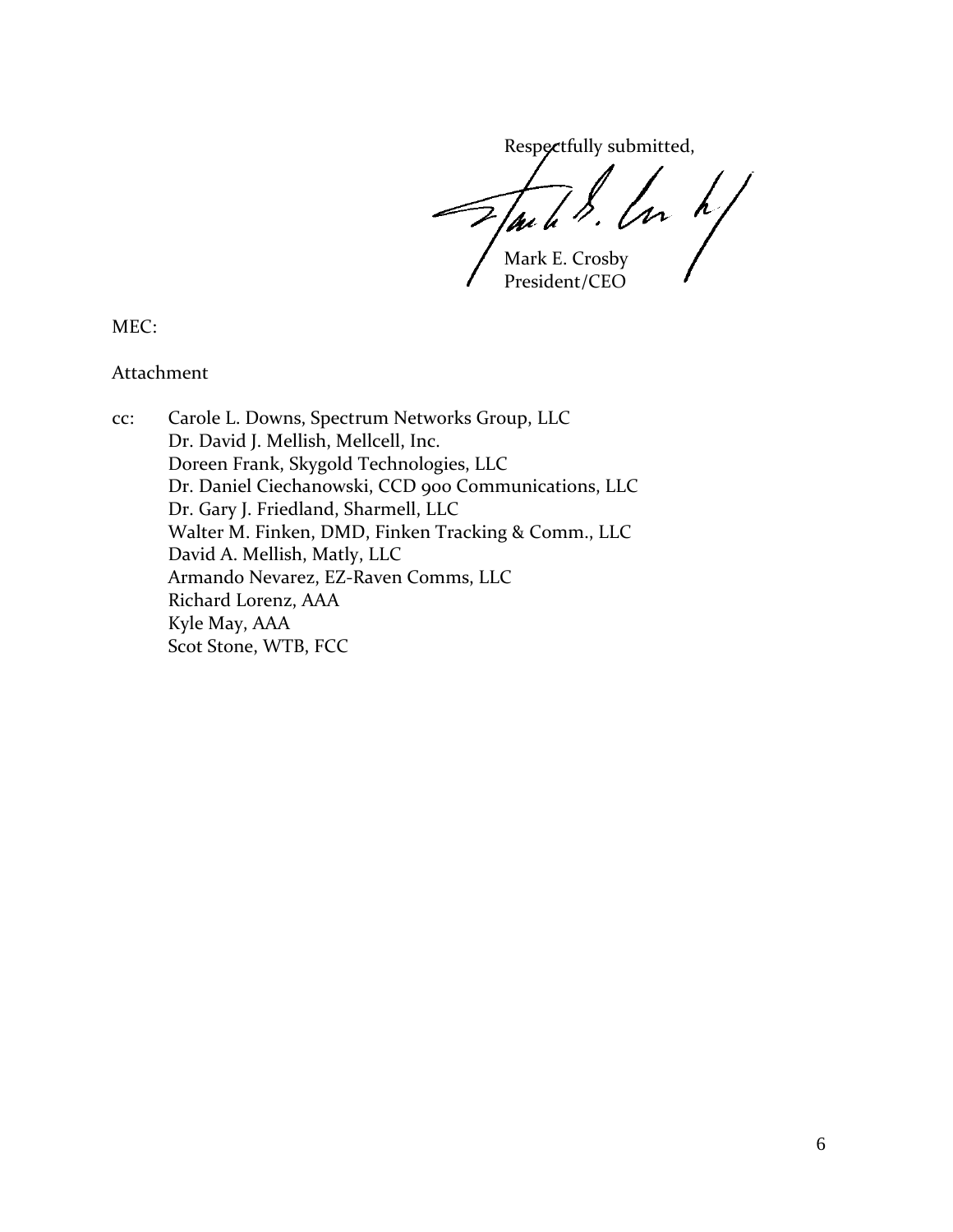|                    |                     |                              |                         | <b>Number of</b> |
|--------------------|---------------------|------------------------------|-------------------------|------------------|
| <b>File Number</b> | <b>Receipt Date</b> | <b>Applicant Name</b>        | <b>Site</b>             | <b>Channels</b>  |
| 0006201203         | 3/14/2014           | SPECTRUM NETWORKS GROUP, LLC | LONGWOOD, FL            | 2                |
| 0006201205         | 3/14/2014           | SPECTRUM NETWORKS GROUP, LLC | SMYRNA, GA              | 8                |
| 0006201206         | 3/14/2014           | SPECTRUM NETWORKS GROUP, LLC | MILWAUKEE, WI           | 10               |
| 0006201208         | 3/14/2014           | SPECTRUM NETWORKS GROUP, LLC | <b>INDIANAPOLIS, IN</b> | 10               |
| 0006201210         | 3/14/2014           | SPECTRUM NETWORKS GROUP, LLC | <b>EWINGDALE, TN</b>    | 10               |
| 0006201211         | 3/14/2014           | SPECTRUM NETWORKS GROUP, LLC | ST LOUIS, MO            | 10               |
| 0006201213         | 3/14/2014           | SPECTRUM NETWORKS GROUP, LLC | <b>HOUSTON, TX</b>      | $\overline{2}$   |
| 0006201214         | 3/14/2014           | SPECTRUM NETWORKS GROUP, LLC | SAN ANTONIO, TX         | 10               |
| 0006201216         | 3/14/2014           | SPECTRUM NETWORKS GROUP, LLC | MURRAY, UT              | 8                |
| 0006201217         | 3/14/2014           | SPECTRUM NETWORKS GROUP, LLC | SAN BERNARDINO, CA      | $\overline{2}$   |
| 0006201220         | 3/14/2014           | SPECTRUM NETWORKS GROUP, LLC | YUMA, AZ                | 10               |
| 0006201221         | 3/14/2014           | SPECTRUM NETWORKS GROUP, LLC | SANTA BARBARA, CA       | 10               |
| 0006201222         | 3/14/2014           | SPECTRUM NETWORKS GROUP, LLC | SALINAS, CA             | 10               |
| 0006201223         | 3/14/2014           | SPECTRUM NETWORKS GROUP, LLC | CERES, CA               | 10               |
| 0006201224         | 3/14/2014           | SPECTRUM NETWORKS GROUP, LLC | SACRAMENTO, CA          | $\mathbf{1}$     |
| 0006201226         | 3/14/2014           | SPECTRUM NETWORKS GROUP, LLC | TOA ALTA, PR            | 10               |
|                    | 3/26/2014           | SPECTRUM NETWORKS GROUP, LLC | TOA ALTA, PR            | 10               |
| 0006201227         | 3/14/2014           | SPECTRUM NETWORKS GROUP, LLC | AGAWAM, MA              | 10               |
| 0006201229         | 3/14/2014           | SPECTRUM NETWORKS GROUP, LLC | COACHELLA, CA           | 10               |
| 0006201230         | 3/14/2014           | SPECTRUM NETWORKS GROUP, LLC | CICERO, NY              | 10               |
| 0006201231         | 3/14/2014           | SPECTRUM NETWORKS GROUP, LLC | RICHMOND, VA            | 10               |
| 0006201232         | 3/14/2014           | SPECTRUM NETWORKS GROUP, LLC | VIRGINIA BEACH, VA      | 10               |
| 0006201233         | 3/14/2014           | SPECTRUM NETWORKS GROUP, LLC | RICHLAND, MS            | 10               |
| 0006201234         | 3/14/2014           | SPECTRUM NETWORKS GROUP, LLC | <b>OVERTON, AL</b>      | 10               |
| 0006201235         | 3/14/2014           | SPECTRUM NETWORKS GROUP, LLC | NORTH LITTLE ROCK, A    | 10               |
| 0006201237         | 3/14/2014           | SPECTRUM NETWORKS GROUP, LLC | DES MOINES, IA          | 10               |
| 0006201238         | 3/14/2014           | SPECTRUM NETWORKS GROUP, LLC | <b>TURLEY, OK</b>       | 10               |
| 0006201239         | 3/14/2014           | SPECTRUM NETWORKS GROUP, LLC | OKLAHOMA CITY, OK       | 10               |
| 0006201240         | 3/14/2014           | SPECTRUM NETWORKS GROUP, LLC | MANOR, TX               | 3                |
| 0006201241         | 3/14/2014           | SPECTRUM NETWORKS GROUP, LLC | FRESNO, CA              | 10               |
| 0006201242         | 3/14/2014           | SPECTRUM NETWORKS GROUP, LLC | WAIKIKI, HI             | 10               |
| 0006201243         | 3/14/2014           | SPECTRUM NETWORKS GROUP, LLC | PHENIX CITY, AL         | 10               |
| 0006201244         | 3/14/2014           | SPECTRUM NETWORKS GROUP, LLC | MIDLAND, TX             | 10               |
| 0006201371         | 3/14/2014           | SPECTRUM NETWORKS GROUP, LLC | TOLEDO, OH              | 9                |
|                    |                     |                              | DETROIT, MI             | $\overline{4}$   |
| 0006201372         | 3/14/2014           | SPECTRUM NETWORKS GROUP, LLC | PORTLAND, OR            | 10               |
| 0006201373         | 3/14/2014           | SPECTRUM NETWORKS GROUP, LLC | MALTA, NY               | 10               |
| 0006201375         | 3/14/2014           | SPECTRUM NETWORKS GROUP, LLC | MURRELLS INLET, SC      | 10               |
| 0006201376         | 3/14/2014           | SPECTRUM NETWORKS GROUP, LLC | KNOXVILLE, TN           | 10               |
| 0006201377         | 3/14/2014           | SPECTRUM NETWORKS GROUP, LLC | NILES, MI               | 10               |
| 0006201378         | 3/14/2014           | SPECTRUM NETWORKS GROUP, LLC | HUNTSVILLE, AL          | 10               |
| 0006201379         | 3/14/2014           | SPECTRUM NETWORKS GROUP, LLC | SPRINGFIELD, MO         | 10               |
| 0006201380         | 3/14/2014           | SPECTRUM NETWORKS GROUP, LLC | WICHITA, KS             | 10               |
| 0006201381         | 3/14/2014           | SPECTRUM NETWORKS GROUP, LLC | MC ALLEN, TX            | 10               |
| 0006201382         | 3/14/2014           | SPECTRUM NETWORKS GROUP, LLC | SPOKANE, WA             | 10               |
| 0006201383         | 3/14/2014           | SPECTRUM NETWORKS GROUP, LLC | TUCSON, WA              | 10               |
| 0006201384         | 3/14/2014           | SPECTRUM NETWORKS GROUP, LLC | OLYPHANT, PA            | 10               |
| 0006201385         | 3/14/2014           | SPECTRUM NETWORKS GROUP, LLC | VINTON, VA              | 10               |
| 0006201386         | 3/14/2014           | SPECTRUM NETWORKS GROUP, LLC | EVANSVILLE, IN          | 10               |
| 0006201387         | 3/14/2014           | SPECTRUM NETWORKS GROUP, LLC | EUGENE, OR              | 10               |
| 0006201389         | 3/14/2014           | SPECTRUM NETWORKS GROUP, LLC | MACON, GA               | 10               |
| 0006201390         | 3/14/2014           | SPECTRUM NETWORKS GROUP, LLC | BAKERSFLD, CA           | 10               |
| 0006201391         | 3/14/2014           | SPECTRUM NETWORKS GROUP, LLC | <b>EAST BATON, LA</b>   | 5                |
|                    |                     |                              | RAYNE, LA               | 10               |
|                    |                     |                              | <b>WESTLAKE, LA</b>     | 10               |
|                    |                     |                              | VIDOR, TX               | 10               |
| 0006201392         | 3/14/2014           | SPECTRUM NETWORKS GROUP, LLC | LONGVIEW, PA            | 10               |
| 0006201393         | 3/14/2014           | SPECTRUM NETWORKS GROUP, LLC | SELAHBUTTE, WA          | 10               |
| 0006201394         | 3/14/2014           | SPECTRUM NETWORKS GROUP, LLC | <b>RED BANK, TN</b>     | 10               |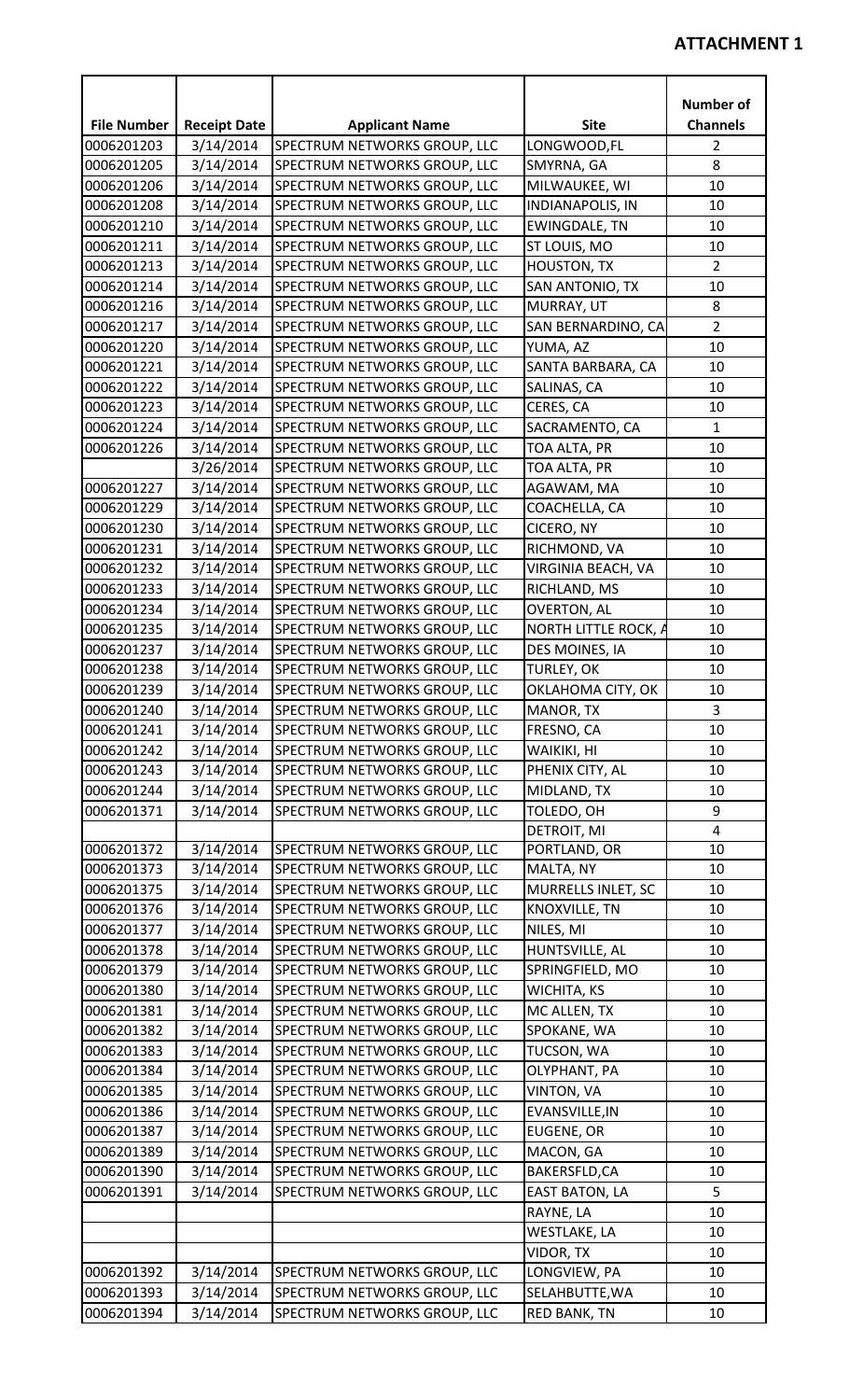| <b>Site</b><br><b>File Number</b><br><b>Receipt Date</b><br><b>Channels</b><br><b>Applicant Name</b><br>3/14/2014<br>SPECTRUM NETWORKS GROUP, LLC<br>0006201395<br>SAVANNAH, GA<br>10<br>3/14/2014<br>SPECTRUM NETWORKS GROUP, LLC<br>RENO, NV<br>10<br>0006201396<br>3/14/2014<br>SPECTRUM NETWORKS GROUP, LLC<br><b>GARDEN CITY, ID</b><br>0006201397<br>10<br>3/14/2014<br>SPECTRUM NETWORKS GROUP, LLC<br>WACO, TX<br>0006201398<br>10<br>0006201400<br>3/14/2014<br>SPECTRUM NETWORKS GROUP, LLC<br>TYLER, TX<br>10<br>0006201401<br>3/14/2014<br>SPECTRUM NETWORKS GROUP, LLC<br>ANCHORAGE, AK<br>10<br>3/17/2014<br>SPECTRUM NETWORKS GROUP, LLC<br>COUNCIL, IA<br>10<br>0006202421<br>HUSKERVILLE, NE<br>10<br>3/17/2014<br>0006202425<br>LEXINGTON, SC<br>10<br>SPECTRUM NETWORKS GROUP, LLC<br><b>BLYTHE, GA</b><br>10<br>3/17/2014<br>SPECTRUM NETWORKS GROUP, LLC<br>0006202430<br>GREENSBORO, NC<br>10<br>RALEIGH, NC<br>10<br>FAYETTEVILLE, NC<br>10<br>0006202434<br>3/17/2014<br>SPECTRUM NETWORKS GROUP, LLC<br>10<br>HAMPDEN, PA<br>PHILA. PA<br>10<br>HYATTSVILLE, MD<br>$\mathbf{1}$<br>9<br>HARFORD, MD<br>0006202441<br>3/17/2014<br>MOBILE, AL<br>SPECTRUM NETWORKS GROUP, LLC<br>10<br>PENSACOLA, FL<br>10<br>WOOL MARKET, MS<br>10<br>3/17/2014<br>SPECTRUM NETWORKS GROUP, LLC<br>0006202446<br>MEMPHIS, TN<br>10<br><b>BROOKLAND, AR</b><br>10<br>0006202451<br>3/17/2014<br>SPECTRUM NETWORKS GROUP, LLC<br>ROCHESTER, NY<br>10<br>DEPEW, NY<br>10<br>0006202454<br>REDMOND, WA<br>3/17/2014<br>SPECTRUM NETWORKS GROUP, LLC<br>10<br>10<br>TUMWATER, WA<br>3/17/2014<br>0006202458<br>SPECTRUM NETWORKS GROUP, LLC<br>KANSAS, KS<br>10<br><b>TOPEKA, KS</b><br>10<br>0006202461<br>3/17/2014<br>SPECTRUM NETWORKS GROUP, LLC<br><b>BELVIDERE, IL</b><br>10<br><b>VERONA, WI</b><br>10<br>3/17/2014<br>0006202464<br>SPECTRUM NETWORKS GROUP, LLC<br>LANSING, MI<br>10<br>KENTWOOD, MI<br>10<br>3/17/2014<br>0006202471<br>SPECTRUM NETWORKS GROUP, LLC<br>CHARLOTTE, NC<br>10<br><b>GREENVILLE, SC</b><br>10<br>ASHEVILLE, NC<br>10<br>PINEY FLATS, TN<br>10<br><b>GRANITE FALLS, NC</b><br>10<br>3/17/2014<br>SPECTRUM NETWORKS GROUP, LLC<br>10<br>0006202475<br>FALMOUTH, ME<br>LACONIA, NH<br>10<br>3/17/2014<br>0006203109<br>SPECTRUM NETWORKS GROUP, LLC<br>LEXINGTON, KY<br>10<br>UTICA, IN<br>10<br>0006203115<br>3/17/2014<br>SPECTRUM NETWORKS GROUP, LLC<br>10<br>NEW HAVEN, IN<br>3/17/2014<br>0006203116<br>SPECTRUM NETWORKS GROUP, LLC<br>URBANA, IL<br>10<br>0006203118<br>3/17/2014<br>SPECTRUM NETWORKS GROUP, LLC<br>PONTOTOC, MS<br>10<br>3/17/2014<br>0006203119<br>SPECTRUM NETWORKS GROUP, LLC<br><b>BURLINGTON, VT</b><br>10<br>3/17/2014<br>0006203121<br>SPECTRUM NETWORKS GROUP, LLC<br>SHREVEPORT, LA<br>10<br>3/17/2014<br>SPECTRUM NETWORKS GROUP, LLC<br>0006203122<br><b>CORPUS, TX</b><br>10<br>3/17/2014<br>0006203124<br>SPECTRUM NETWORKS GROUP, LLC<br>SIOUX FALLS, SD<br>10<br>3/17/2014<br>SPECTRUM NETWORKS GROUP, LLC<br>0006203126<br>10<br>ALEXANDRIA, LA<br>3/17/2014<br>0006203132<br>SPECTRUM NETWORKS GROUP, LLC<br>10<br>EDDINGTON, ME<br>0006203134<br>3/17/2014<br>SPECTRUM NETWORKS GROUP, LLC<br>FAYETTEVILLE, AR<br>10<br>3/17/2014<br>SPECTRUM NETWORKS GROUP, LLC<br>0006203135<br>SPRINGFIELD, IL<br>10<br>3/17/2014<br>SPECTRUM NETWORKS GROUP, LLC<br>0006203136<br>HARBORCREEK, PA<br>10<br>0006203137<br>3/17/2014<br>SPECTRUM NETWORKS GROUP, LLC<br>AMARILLO, TX<br>10<br>0006203139<br>3/17/2014<br>SPECTRUM NETWORKS GROUP, LLC<br>MONTGOMERY, AL<br>10<br>0006203140<br>3/17/2014<br>SPECTRUM NETWORKS GROUP, LLC<br>LEESBURG, GA<br>10<br>3/17/2014<br>SPECTRUM NETWORKS GROUP, LLC<br>0006203141<br>WAUSAU, WI<br>10 |            |  | <b>Number of</b> |
|-----------------------------------------------------------------------------------------------------------------------------------------------------------------------------------------------------------------------------------------------------------------------------------------------------------------------------------------------------------------------------------------------------------------------------------------------------------------------------------------------------------------------------------------------------------------------------------------------------------------------------------------------------------------------------------------------------------------------------------------------------------------------------------------------------------------------------------------------------------------------------------------------------------------------------------------------------------------------------------------------------------------------------------------------------------------------------------------------------------------------------------------------------------------------------------------------------------------------------------------------------------------------------------------------------------------------------------------------------------------------------------------------------------------------------------------------------------------------------------------------------------------------------------------------------------------------------------------------------------------------------------------------------------------------------------------------------------------------------------------------------------------------------------------------------------------------------------------------------------------------------------------------------------------------------------------------------------------------------------------------------------------------------------------------------------------------------------------------------------------------------------------------------------------------------------------------------------------------------------------------------------------------------------------------------------------------------------------------------------------------------------------------------------------------------------------------------------------------------------------------------------------------------------------------------------------------------------------------------------------------------------------------------------------------------------------------------------------------------------------------------------------------------------------------------------------------------------------------------------------------------------------------------------------------------------------------------------------------------------------------------------------------------------------------------------------------------------------------------------------------------------------------------------------------------------------------------------------------------------------------------------------------------------------------------------------------------------------------------------------------------------------------------------------------------------------------------------------------------------------------------------------------------------------------------------------------------------------------------------------------------------------------------------------------------------------------------------------------|------------|--|------------------|
|                                                                                                                                                                                                                                                                                                                                                                                                                                                                                                                                                                                                                                                                                                                                                                                                                                                                                                                                                                                                                                                                                                                                                                                                                                                                                                                                                                                                                                                                                                                                                                                                                                                                                                                                                                                                                                                                                                                                                                                                                                                                                                                                                                                                                                                                                                                                                                                                                                                                                                                                                                                                                                                                                                                                                                                                                                                                                                                                                                                                                                                                                                                                                                                                                                                                                                                                                                                                                                                                                                                                                                                                                                                                                                                       |            |  |                  |
|                                                                                                                                                                                                                                                                                                                                                                                                                                                                                                                                                                                                                                                                                                                                                                                                                                                                                                                                                                                                                                                                                                                                                                                                                                                                                                                                                                                                                                                                                                                                                                                                                                                                                                                                                                                                                                                                                                                                                                                                                                                                                                                                                                                                                                                                                                                                                                                                                                                                                                                                                                                                                                                                                                                                                                                                                                                                                                                                                                                                                                                                                                                                                                                                                                                                                                                                                                                                                                                                                                                                                                                                                                                                                                                       |            |  |                  |
|                                                                                                                                                                                                                                                                                                                                                                                                                                                                                                                                                                                                                                                                                                                                                                                                                                                                                                                                                                                                                                                                                                                                                                                                                                                                                                                                                                                                                                                                                                                                                                                                                                                                                                                                                                                                                                                                                                                                                                                                                                                                                                                                                                                                                                                                                                                                                                                                                                                                                                                                                                                                                                                                                                                                                                                                                                                                                                                                                                                                                                                                                                                                                                                                                                                                                                                                                                                                                                                                                                                                                                                                                                                                                                                       |            |  |                  |
|                                                                                                                                                                                                                                                                                                                                                                                                                                                                                                                                                                                                                                                                                                                                                                                                                                                                                                                                                                                                                                                                                                                                                                                                                                                                                                                                                                                                                                                                                                                                                                                                                                                                                                                                                                                                                                                                                                                                                                                                                                                                                                                                                                                                                                                                                                                                                                                                                                                                                                                                                                                                                                                                                                                                                                                                                                                                                                                                                                                                                                                                                                                                                                                                                                                                                                                                                                                                                                                                                                                                                                                                                                                                                                                       |            |  |                  |
|                                                                                                                                                                                                                                                                                                                                                                                                                                                                                                                                                                                                                                                                                                                                                                                                                                                                                                                                                                                                                                                                                                                                                                                                                                                                                                                                                                                                                                                                                                                                                                                                                                                                                                                                                                                                                                                                                                                                                                                                                                                                                                                                                                                                                                                                                                                                                                                                                                                                                                                                                                                                                                                                                                                                                                                                                                                                                                                                                                                                                                                                                                                                                                                                                                                                                                                                                                                                                                                                                                                                                                                                                                                                                                                       |            |  |                  |
|                                                                                                                                                                                                                                                                                                                                                                                                                                                                                                                                                                                                                                                                                                                                                                                                                                                                                                                                                                                                                                                                                                                                                                                                                                                                                                                                                                                                                                                                                                                                                                                                                                                                                                                                                                                                                                                                                                                                                                                                                                                                                                                                                                                                                                                                                                                                                                                                                                                                                                                                                                                                                                                                                                                                                                                                                                                                                                                                                                                                                                                                                                                                                                                                                                                                                                                                                                                                                                                                                                                                                                                                                                                                                                                       |            |  |                  |
|                                                                                                                                                                                                                                                                                                                                                                                                                                                                                                                                                                                                                                                                                                                                                                                                                                                                                                                                                                                                                                                                                                                                                                                                                                                                                                                                                                                                                                                                                                                                                                                                                                                                                                                                                                                                                                                                                                                                                                                                                                                                                                                                                                                                                                                                                                                                                                                                                                                                                                                                                                                                                                                                                                                                                                                                                                                                                                                                                                                                                                                                                                                                                                                                                                                                                                                                                                                                                                                                                                                                                                                                                                                                                                                       |            |  |                  |
|                                                                                                                                                                                                                                                                                                                                                                                                                                                                                                                                                                                                                                                                                                                                                                                                                                                                                                                                                                                                                                                                                                                                                                                                                                                                                                                                                                                                                                                                                                                                                                                                                                                                                                                                                                                                                                                                                                                                                                                                                                                                                                                                                                                                                                                                                                                                                                                                                                                                                                                                                                                                                                                                                                                                                                                                                                                                                                                                                                                                                                                                                                                                                                                                                                                                                                                                                                                                                                                                                                                                                                                                                                                                                                                       |            |  |                  |
|                                                                                                                                                                                                                                                                                                                                                                                                                                                                                                                                                                                                                                                                                                                                                                                                                                                                                                                                                                                                                                                                                                                                                                                                                                                                                                                                                                                                                                                                                                                                                                                                                                                                                                                                                                                                                                                                                                                                                                                                                                                                                                                                                                                                                                                                                                                                                                                                                                                                                                                                                                                                                                                                                                                                                                                                                                                                                                                                                                                                                                                                                                                                                                                                                                                                                                                                                                                                                                                                                                                                                                                                                                                                                                                       |            |  |                  |
|                                                                                                                                                                                                                                                                                                                                                                                                                                                                                                                                                                                                                                                                                                                                                                                                                                                                                                                                                                                                                                                                                                                                                                                                                                                                                                                                                                                                                                                                                                                                                                                                                                                                                                                                                                                                                                                                                                                                                                                                                                                                                                                                                                                                                                                                                                                                                                                                                                                                                                                                                                                                                                                                                                                                                                                                                                                                                                                                                                                                                                                                                                                                                                                                                                                                                                                                                                                                                                                                                                                                                                                                                                                                                                                       |            |  |                  |
|                                                                                                                                                                                                                                                                                                                                                                                                                                                                                                                                                                                                                                                                                                                                                                                                                                                                                                                                                                                                                                                                                                                                                                                                                                                                                                                                                                                                                                                                                                                                                                                                                                                                                                                                                                                                                                                                                                                                                                                                                                                                                                                                                                                                                                                                                                                                                                                                                                                                                                                                                                                                                                                                                                                                                                                                                                                                                                                                                                                                                                                                                                                                                                                                                                                                                                                                                                                                                                                                                                                                                                                                                                                                                                                       |            |  |                  |
|                                                                                                                                                                                                                                                                                                                                                                                                                                                                                                                                                                                                                                                                                                                                                                                                                                                                                                                                                                                                                                                                                                                                                                                                                                                                                                                                                                                                                                                                                                                                                                                                                                                                                                                                                                                                                                                                                                                                                                                                                                                                                                                                                                                                                                                                                                                                                                                                                                                                                                                                                                                                                                                                                                                                                                                                                                                                                                                                                                                                                                                                                                                                                                                                                                                                                                                                                                                                                                                                                                                                                                                                                                                                                                                       |            |  |                  |
|                                                                                                                                                                                                                                                                                                                                                                                                                                                                                                                                                                                                                                                                                                                                                                                                                                                                                                                                                                                                                                                                                                                                                                                                                                                                                                                                                                                                                                                                                                                                                                                                                                                                                                                                                                                                                                                                                                                                                                                                                                                                                                                                                                                                                                                                                                                                                                                                                                                                                                                                                                                                                                                                                                                                                                                                                                                                                                                                                                                                                                                                                                                                                                                                                                                                                                                                                                                                                                                                                                                                                                                                                                                                                                                       |            |  |                  |
|                                                                                                                                                                                                                                                                                                                                                                                                                                                                                                                                                                                                                                                                                                                                                                                                                                                                                                                                                                                                                                                                                                                                                                                                                                                                                                                                                                                                                                                                                                                                                                                                                                                                                                                                                                                                                                                                                                                                                                                                                                                                                                                                                                                                                                                                                                                                                                                                                                                                                                                                                                                                                                                                                                                                                                                                                                                                                                                                                                                                                                                                                                                                                                                                                                                                                                                                                                                                                                                                                                                                                                                                                                                                                                                       |            |  |                  |
|                                                                                                                                                                                                                                                                                                                                                                                                                                                                                                                                                                                                                                                                                                                                                                                                                                                                                                                                                                                                                                                                                                                                                                                                                                                                                                                                                                                                                                                                                                                                                                                                                                                                                                                                                                                                                                                                                                                                                                                                                                                                                                                                                                                                                                                                                                                                                                                                                                                                                                                                                                                                                                                                                                                                                                                                                                                                                                                                                                                                                                                                                                                                                                                                                                                                                                                                                                                                                                                                                                                                                                                                                                                                                                                       |            |  |                  |
|                                                                                                                                                                                                                                                                                                                                                                                                                                                                                                                                                                                                                                                                                                                                                                                                                                                                                                                                                                                                                                                                                                                                                                                                                                                                                                                                                                                                                                                                                                                                                                                                                                                                                                                                                                                                                                                                                                                                                                                                                                                                                                                                                                                                                                                                                                                                                                                                                                                                                                                                                                                                                                                                                                                                                                                                                                                                                                                                                                                                                                                                                                                                                                                                                                                                                                                                                                                                                                                                                                                                                                                                                                                                                                                       |            |  |                  |
|                                                                                                                                                                                                                                                                                                                                                                                                                                                                                                                                                                                                                                                                                                                                                                                                                                                                                                                                                                                                                                                                                                                                                                                                                                                                                                                                                                                                                                                                                                                                                                                                                                                                                                                                                                                                                                                                                                                                                                                                                                                                                                                                                                                                                                                                                                                                                                                                                                                                                                                                                                                                                                                                                                                                                                                                                                                                                                                                                                                                                                                                                                                                                                                                                                                                                                                                                                                                                                                                                                                                                                                                                                                                                                                       |            |  |                  |
|                                                                                                                                                                                                                                                                                                                                                                                                                                                                                                                                                                                                                                                                                                                                                                                                                                                                                                                                                                                                                                                                                                                                                                                                                                                                                                                                                                                                                                                                                                                                                                                                                                                                                                                                                                                                                                                                                                                                                                                                                                                                                                                                                                                                                                                                                                                                                                                                                                                                                                                                                                                                                                                                                                                                                                                                                                                                                                                                                                                                                                                                                                                                                                                                                                                                                                                                                                                                                                                                                                                                                                                                                                                                                                                       |            |  |                  |
|                                                                                                                                                                                                                                                                                                                                                                                                                                                                                                                                                                                                                                                                                                                                                                                                                                                                                                                                                                                                                                                                                                                                                                                                                                                                                                                                                                                                                                                                                                                                                                                                                                                                                                                                                                                                                                                                                                                                                                                                                                                                                                                                                                                                                                                                                                                                                                                                                                                                                                                                                                                                                                                                                                                                                                                                                                                                                                                                                                                                                                                                                                                                                                                                                                                                                                                                                                                                                                                                                                                                                                                                                                                                                                                       |            |  |                  |
|                                                                                                                                                                                                                                                                                                                                                                                                                                                                                                                                                                                                                                                                                                                                                                                                                                                                                                                                                                                                                                                                                                                                                                                                                                                                                                                                                                                                                                                                                                                                                                                                                                                                                                                                                                                                                                                                                                                                                                                                                                                                                                                                                                                                                                                                                                                                                                                                                                                                                                                                                                                                                                                                                                                                                                                                                                                                                                                                                                                                                                                                                                                                                                                                                                                                                                                                                                                                                                                                                                                                                                                                                                                                                                                       |            |  |                  |
|                                                                                                                                                                                                                                                                                                                                                                                                                                                                                                                                                                                                                                                                                                                                                                                                                                                                                                                                                                                                                                                                                                                                                                                                                                                                                                                                                                                                                                                                                                                                                                                                                                                                                                                                                                                                                                                                                                                                                                                                                                                                                                                                                                                                                                                                                                                                                                                                                                                                                                                                                                                                                                                                                                                                                                                                                                                                                                                                                                                                                                                                                                                                                                                                                                                                                                                                                                                                                                                                                                                                                                                                                                                                                                                       |            |  |                  |
|                                                                                                                                                                                                                                                                                                                                                                                                                                                                                                                                                                                                                                                                                                                                                                                                                                                                                                                                                                                                                                                                                                                                                                                                                                                                                                                                                                                                                                                                                                                                                                                                                                                                                                                                                                                                                                                                                                                                                                                                                                                                                                                                                                                                                                                                                                                                                                                                                                                                                                                                                                                                                                                                                                                                                                                                                                                                                                                                                                                                                                                                                                                                                                                                                                                                                                                                                                                                                                                                                                                                                                                                                                                                                                                       |            |  |                  |
|                                                                                                                                                                                                                                                                                                                                                                                                                                                                                                                                                                                                                                                                                                                                                                                                                                                                                                                                                                                                                                                                                                                                                                                                                                                                                                                                                                                                                                                                                                                                                                                                                                                                                                                                                                                                                                                                                                                                                                                                                                                                                                                                                                                                                                                                                                                                                                                                                                                                                                                                                                                                                                                                                                                                                                                                                                                                                                                                                                                                                                                                                                                                                                                                                                                                                                                                                                                                                                                                                                                                                                                                                                                                                                                       |            |  |                  |
|                                                                                                                                                                                                                                                                                                                                                                                                                                                                                                                                                                                                                                                                                                                                                                                                                                                                                                                                                                                                                                                                                                                                                                                                                                                                                                                                                                                                                                                                                                                                                                                                                                                                                                                                                                                                                                                                                                                                                                                                                                                                                                                                                                                                                                                                                                                                                                                                                                                                                                                                                                                                                                                                                                                                                                                                                                                                                                                                                                                                                                                                                                                                                                                                                                                                                                                                                                                                                                                                                                                                                                                                                                                                                                                       |            |  |                  |
|                                                                                                                                                                                                                                                                                                                                                                                                                                                                                                                                                                                                                                                                                                                                                                                                                                                                                                                                                                                                                                                                                                                                                                                                                                                                                                                                                                                                                                                                                                                                                                                                                                                                                                                                                                                                                                                                                                                                                                                                                                                                                                                                                                                                                                                                                                                                                                                                                                                                                                                                                                                                                                                                                                                                                                                                                                                                                                                                                                                                                                                                                                                                                                                                                                                                                                                                                                                                                                                                                                                                                                                                                                                                                                                       |            |  |                  |
|                                                                                                                                                                                                                                                                                                                                                                                                                                                                                                                                                                                                                                                                                                                                                                                                                                                                                                                                                                                                                                                                                                                                                                                                                                                                                                                                                                                                                                                                                                                                                                                                                                                                                                                                                                                                                                                                                                                                                                                                                                                                                                                                                                                                                                                                                                                                                                                                                                                                                                                                                                                                                                                                                                                                                                                                                                                                                                                                                                                                                                                                                                                                                                                                                                                                                                                                                                                                                                                                                                                                                                                                                                                                                                                       |            |  |                  |
|                                                                                                                                                                                                                                                                                                                                                                                                                                                                                                                                                                                                                                                                                                                                                                                                                                                                                                                                                                                                                                                                                                                                                                                                                                                                                                                                                                                                                                                                                                                                                                                                                                                                                                                                                                                                                                                                                                                                                                                                                                                                                                                                                                                                                                                                                                                                                                                                                                                                                                                                                                                                                                                                                                                                                                                                                                                                                                                                                                                                                                                                                                                                                                                                                                                                                                                                                                                                                                                                                                                                                                                                                                                                                                                       |            |  |                  |
|                                                                                                                                                                                                                                                                                                                                                                                                                                                                                                                                                                                                                                                                                                                                                                                                                                                                                                                                                                                                                                                                                                                                                                                                                                                                                                                                                                                                                                                                                                                                                                                                                                                                                                                                                                                                                                                                                                                                                                                                                                                                                                                                                                                                                                                                                                                                                                                                                                                                                                                                                                                                                                                                                                                                                                                                                                                                                                                                                                                                                                                                                                                                                                                                                                                                                                                                                                                                                                                                                                                                                                                                                                                                                                                       |            |  |                  |
|                                                                                                                                                                                                                                                                                                                                                                                                                                                                                                                                                                                                                                                                                                                                                                                                                                                                                                                                                                                                                                                                                                                                                                                                                                                                                                                                                                                                                                                                                                                                                                                                                                                                                                                                                                                                                                                                                                                                                                                                                                                                                                                                                                                                                                                                                                                                                                                                                                                                                                                                                                                                                                                                                                                                                                                                                                                                                                                                                                                                                                                                                                                                                                                                                                                                                                                                                                                                                                                                                                                                                                                                                                                                                                                       |            |  |                  |
|                                                                                                                                                                                                                                                                                                                                                                                                                                                                                                                                                                                                                                                                                                                                                                                                                                                                                                                                                                                                                                                                                                                                                                                                                                                                                                                                                                                                                                                                                                                                                                                                                                                                                                                                                                                                                                                                                                                                                                                                                                                                                                                                                                                                                                                                                                                                                                                                                                                                                                                                                                                                                                                                                                                                                                                                                                                                                                                                                                                                                                                                                                                                                                                                                                                                                                                                                                                                                                                                                                                                                                                                                                                                                                                       |            |  |                  |
|                                                                                                                                                                                                                                                                                                                                                                                                                                                                                                                                                                                                                                                                                                                                                                                                                                                                                                                                                                                                                                                                                                                                                                                                                                                                                                                                                                                                                                                                                                                                                                                                                                                                                                                                                                                                                                                                                                                                                                                                                                                                                                                                                                                                                                                                                                                                                                                                                                                                                                                                                                                                                                                                                                                                                                                                                                                                                                                                                                                                                                                                                                                                                                                                                                                                                                                                                                                                                                                                                                                                                                                                                                                                                                                       |            |  |                  |
|                                                                                                                                                                                                                                                                                                                                                                                                                                                                                                                                                                                                                                                                                                                                                                                                                                                                                                                                                                                                                                                                                                                                                                                                                                                                                                                                                                                                                                                                                                                                                                                                                                                                                                                                                                                                                                                                                                                                                                                                                                                                                                                                                                                                                                                                                                                                                                                                                                                                                                                                                                                                                                                                                                                                                                                                                                                                                                                                                                                                                                                                                                                                                                                                                                                                                                                                                                                                                                                                                                                                                                                                                                                                                                                       |            |  |                  |
|                                                                                                                                                                                                                                                                                                                                                                                                                                                                                                                                                                                                                                                                                                                                                                                                                                                                                                                                                                                                                                                                                                                                                                                                                                                                                                                                                                                                                                                                                                                                                                                                                                                                                                                                                                                                                                                                                                                                                                                                                                                                                                                                                                                                                                                                                                                                                                                                                                                                                                                                                                                                                                                                                                                                                                                                                                                                                                                                                                                                                                                                                                                                                                                                                                                                                                                                                                                                                                                                                                                                                                                                                                                                                                                       |            |  |                  |
|                                                                                                                                                                                                                                                                                                                                                                                                                                                                                                                                                                                                                                                                                                                                                                                                                                                                                                                                                                                                                                                                                                                                                                                                                                                                                                                                                                                                                                                                                                                                                                                                                                                                                                                                                                                                                                                                                                                                                                                                                                                                                                                                                                                                                                                                                                                                                                                                                                                                                                                                                                                                                                                                                                                                                                                                                                                                                                                                                                                                                                                                                                                                                                                                                                                                                                                                                                                                                                                                                                                                                                                                                                                                                                                       |            |  |                  |
|                                                                                                                                                                                                                                                                                                                                                                                                                                                                                                                                                                                                                                                                                                                                                                                                                                                                                                                                                                                                                                                                                                                                                                                                                                                                                                                                                                                                                                                                                                                                                                                                                                                                                                                                                                                                                                                                                                                                                                                                                                                                                                                                                                                                                                                                                                                                                                                                                                                                                                                                                                                                                                                                                                                                                                                                                                                                                                                                                                                                                                                                                                                                                                                                                                                                                                                                                                                                                                                                                                                                                                                                                                                                                                                       |            |  |                  |
|                                                                                                                                                                                                                                                                                                                                                                                                                                                                                                                                                                                                                                                                                                                                                                                                                                                                                                                                                                                                                                                                                                                                                                                                                                                                                                                                                                                                                                                                                                                                                                                                                                                                                                                                                                                                                                                                                                                                                                                                                                                                                                                                                                                                                                                                                                                                                                                                                                                                                                                                                                                                                                                                                                                                                                                                                                                                                                                                                                                                                                                                                                                                                                                                                                                                                                                                                                                                                                                                                                                                                                                                                                                                                                                       |            |  |                  |
|                                                                                                                                                                                                                                                                                                                                                                                                                                                                                                                                                                                                                                                                                                                                                                                                                                                                                                                                                                                                                                                                                                                                                                                                                                                                                                                                                                                                                                                                                                                                                                                                                                                                                                                                                                                                                                                                                                                                                                                                                                                                                                                                                                                                                                                                                                                                                                                                                                                                                                                                                                                                                                                                                                                                                                                                                                                                                                                                                                                                                                                                                                                                                                                                                                                                                                                                                                                                                                                                                                                                                                                                                                                                                                                       |            |  |                  |
|                                                                                                                                                                                                                                                                                                                                                                                                                                                                                                                                                                                                                                                                                                                                                                                                                                                                                                                                                                                                                                                                                                                                                                                                                                                                                                                                                                                                                                                                                                                                                                                                                                                                                                                                                                                                                                                                                                                                                                                                                                                                                                                                                                                                                                                                                                                                                                                                                                                                                                                                                                                                                                                                                                                                                                                                                                                                                                                                                                                                                                                                                                                                                                                                                                                                                                                                                                                                                                                                                                                                                                                                                                                                                                                       |            |  |                  |
|                                                                                                                                                                                                                                                                                                                                                                                                                                                                                                                                                                                                                                                                                                                                                                                                                                                                                                                                                                                                                                                                                                                                                                                                                                                                                                                                                                                                                                                                                                                                                                                                                                                                                                                                                                                                                                                                                                                                                                                                                                                                                                                                                                                                                                                                                                                                                                                                                                                                                                                                                                                                                                                                                                                                                                                                                                                                                                                                                                                                                                                                                                                                                                                                                                                                                                                                                                                                                                                                                                                                                                                                                                                                                                                       |            |  |                  |
|                                                                                                                                                                                                                                                                                                                                                                                                                                                                                                                                                                                                                                                                                                                                                                                                                                                                                                                                                                                                                                                                                                                                                                                                                                                                                                                                                                                                                                                                                                                                                                                                                                                                                                                                                                                                                                                                                                                                                                                                                                                                                                                                                                                                                                                                                                                                                                                                                                                                                                                                                                                                                                                                                                                                                                                                                                                                                                                                                                                                                                                                                                                                                                                                                                                                                                                                                                                                                                                                                                                                                                                                                                                                                                                       |            |  |                  |
|                                                                                                                                                                                                                                                                                                                                                                                                                                                                                                                                                                                                                                                                                                                                                                                                                                                                                                                                                                                                                                                                                                                                                                                                                                                                                                                                                                                                                                                                                                                                                                                                                                                                                                                                                                                                                                                                                                                                                                                                                                                                                                                                                                                                                                                                                                                                                                                                                                                                                                                                                                                                                                                                                                                                                                                                                                                                                                                                                                                                                                                                                                                                                                                                                                                                                                                                                                                                                                                                                                                                                                                                                                                                                                                       |            |  |                  |
|                                                                                                                                                                                                                                                                                                                                                                                                                                                                                                                                                                                                                                                                                                                                                                                                                                                                                                                                                                                                                                                                                                                                                                                                                                                                                                                                                                                                                                                                                                                                                                                                                                                                                                                                                                                                                                                                                                                                                                                                                                                                                                                                                                                                                                                                                                                                                                                                                                                                                                                                                                                                                                                                                                                                                                                                                                                                                                                                                                                                                                                                                                                                                                                                                                                                                                                                                                                                                                                                                                                                                                                                                                                                                                                       |            |  |                  |
|                                                                                                                                                                                                                                                                                                                                                                                                                                                                                                                                                                                                                                                                                                                                                                                                                                                                                                                                                                                                                                                                                                                                                                                                                                                                                                                                                                                                                                                                                                                                                                                                                                                                                                                                                                                                                                                                                                                                                                                                                                                                                                                                                                                                                                                                                                                                                                                                                                                                                                                                                                                                                                                                                                                                                                                                                                                                                                                                                                                                                                                                                                                                                                                                                                                                                                                                                                                                                                                                                                                                                                                                                                                                                                                       |            |  |                  |
|                                                                                                                                                                                                                                                                                                                                                                                                                                                                                                                                                                                                                                                                                                                                                                                                                                                                                                                                                                                                                                                                                                                                                                                                                                                                                                                                                                                                                                                                                                                                                                                                                                                                                                                                                                                                                                                                                                                                                                                                                                                                                                                                                                                                                                                                                                                                                                                                                                                                                                                                                                                                                                                                                                                                                                                                                                                                                                                                                                                                                                                                                                                                                                                                                                                                                                                                                                                                                                                                                                                                                                                                                                                                                                                       |            |  |                  |
|                                                                                                                                                                                                                                                                                                                                                                                                                                                                                                                                                                                                                                                                                                                                                                                                                                                                                                                                                                                                                                                                                                                                                                                                                                                                                                                                                                                                                                                                                                                                                                                                                                                                                                                                                                                                                                                                                                                                                                                                                                                                                                                                                                                                                                                                                                                                                                                                                                                                                                                                                                                                                                                                                                                                                                                                                                                                                                                                                                                                                                                                                                                                                                                                                                                                                                                                                                                                                                                                                                                                                                                                                                                                                                                       |            |  |                  |
|                                                                                                                                                                                                                                                                                                                                                                                                                                                                                                                                                                                                                                                                                                                                                                                                                                                                                                                                                                                                                                                                                                                                                                                                                                                                                                                                                                                                                                                                                                                                                                                                                                                                                                                                                                                                                                                                                                                                                                                                                                                                                                                                                                                                                                                                                                                                                                                                                                                                                                                                                                                                                                                                                                                                                                                                                                                                                                                                                                                                                                                                                                                                                                                                                                                                                                                                                                                                                                                                                                                                                                                                                                                                                                                       |            |  |                  |
|                                                                                                                                                                                                                                                                                                                                                                                                                                                                                                                                                                                                                                                                                                                                                                                                                                                                                                                                                                                                                                                                                                                                                                                                                                                                                                                                                                                                                                                                                                                                                                                                                                                                                                                                                                                                                                                                                                                                                                                                                                                                                                                                                                                                                                                                                                                                                                                                                                                                                                                                                                                                                                                                                                                                                                                                                                                                                                                                                                                                                                                                                                                                                                                                                                                                                                                                                                                                                                                                                                                                                                                                                                                                                                                       |            |  |                  |
|                                                                                                                                                                                                                                                                                                                                                                                                                                                                                                                                                                                                                                                                                                                                                                                                                                                                                                                                                                                                                                                                                                                                                                                                                                                                                                                                                                                                                                                                                                                                                                                                                                                                                                                                                                                                                                                                                                                                                                                                                                                                                                                                                                                                                                                                                                                                                                                                                                                                                                                                                                                                                                                                                                                                                                                                                                                                                                                                                                                                                                                                                                                                                                                                                                                                                                                                                                                                                                                                                                                                                                                                                                                                                                                       |            |  |                  |
|                                                                                                                                                                                                                                                                                                                                                                                                                                                                                                                                                                                                                                                                                                                                                                                                                                                                                                                                                                                                                                                                                                                                                                                                                                                                                                                                                                                                                                                                                                                                                                                                                                                                                                                                                                                                                                                                                                                                                                                                                                                                                                                                                                                                                                                                                                                                                                                                                                                                                                                                                                                                                                                                                                                                                                                                                                                                                                                                                                                                                                                                                                                                                                                                                                                                                                                                                                                                                                                                                                                                                                                                                                                                                                                       |            |  |                  |
|                                                                                                                                                                                                                                                                                                                                                                                                                                                                                                                                                                                                                                                                                                                                                                                                                                                                                                                                                                                                                                                                                                                                                                                                                                                                                                                                                                                                                                                                                                                                                                                                                                                                                                                                                                                                                                                                                                                                                                                                                                                                                                                                                                                                                                                                                                                                                                                                                                                                                                                                                                                                                                                                                                                                                                                                                                                                                                                                                                                                                                                                                                                                                                                                                                                                                                                                                                                                                                                                                                                                                                                                                                                                                                                       |            |  |                  |
|                                                                                                                                                                                                                                                                                                                                                                                                                                                                                                                                                                                                                                                                                                                                                                                                                                                                                                                                                                                                                                                                                                                                                                                                                                                                                                                                                                                                                                                                                                                                                                                                                                                                                                                                                                                                                                                                                                                                                                                                                                                                                                                                                                                                                                                                                                                                                                                                                                                                                                                                                                                                                                                                                                                                                                                                                                                                                                                                                                                                                                                                                                                                                                                                                                                                                                                                                                                                                                                                                                                                                                                                                                                                                                                       |            |  |                  |
|                                                                                                                                                                                                                                                                                                                                                                                                                                                                                                                                                                                                                                                                                                                                                                                                                                                                                                                                                                                                                                                                                                                                                                                                                                                                                                                                                                                                                                                                                                                                                                                                                                                                                                                                                                                                                                                                                                                                                                                                                                                                                                                                                                                                                                                                                                                                                                                                                                                                                                                                                                                                                                                                                                                                                                                                                                                                                                                                                                                                                                                                                                                                                                                                                                                                                                                                                                                                                                                                                                                                                                                                                                                                                                                       |            |  |                  |
|                                                                                                                                                                                                                                                                                                                                                                                                                                                                                                                                                                                                                                                                                                                                                                                                                                                                                                                                                                                                                                                                                                                                                                                                                                                                                                                                                                                                                                                                                                                                                                                                                                                                                                                                                                                                                                                                                                                                                                                                                                                                                                                                                                                                                                                                                                                                                                                                                                                                                                                                                                                                                                                                                                                                                                                                                                                                                                                                                                                                                                                                                                                                                                                                                                                                                                                                                                                                                                                                                                                                                                                                                                                                                                                       |            |  |                  |
|                                                                                                                                                                                                                                                                                                                                                                                                                                                                                                                                                                                                                                                                                                                                                                                                                                                                                                                                                                                                                                                                                                                                                                                                                                                                                                                                                                                                                                                                                                                                                                                                                                                                                                                                                                                                                                                                                                                                                                                                                                                                                                                                                                                                                                                                                                                                                                                                                                                                                                                                                                                                                                                                                                                                                                                                                                                                                                                                                                                                                                                                                                                                                                                                                                                                                                                                                                                                                                                                                                                                                                                                                                                                                                                       |            |  |                  |
|                                                                                                                                                                                                                                                                                                                                                                                                                                                                                                                                                                                                                                                                                                                                                                                                                                                                                                                                                                                                                                                                                                                                                                                                                                                                                                                                                                                                                                                                                                                                                                                                                                                                                                                                                                                                                                                                                                                                                                                                                                                                                                                                                                                                                                                                                                                                                                                                                                                                                                                                                                                                                                                                                                                                                                                                                                                                                                                                                                                                                                                                                                                                                                                                                                                                                                                                                                                                                                                                                                                                                                                                                                                                                                                       |            |  |                  |
|                                                                                                                                                                                                                                                                                                                                                                                                                                                                                                                                                                                                                                                                                                                                                                                                                                                                                                                                                                                                                                                                                                                                                                                                                                                                                                                                                                                                                                                                                                                                                                                                                                                                                                                                                                                                                                                                                                                                                                                                                                                                                                                                                                                                                                                                                                                                                                                                                                                                                                                                                                                                                                                                                                                                                                                                                                                                                                                                                                                                                                                                                                                                                                                                                                                                                                                                                                                                                                                                                                                                                                                                                                                                                                                       |            |  |                  |
|                                                                                                                                                                                                                                                                                                                                                                                                                                                                                                                                                                                                                                                                                                                                                                                                                                                                                                                                                                                                                                                                                                                                                                                                                                                                                                                                                                                                                                                                                                                                                                                                                                                                                                                                                                                                                                                                                                                                                                                                                                                                                                                                                                                                                                                                                                                                                                                                                                                                                                                                                                                                                                                                                                                                                                                                                                                                                                                                                                                                                                                                                                                                                                                                                                                                                                                                                                                                                                                                                                                                                                                                                                                                                                                       |            |  |                  |
|                                                                                                                                                                                                                                                                                                                                                                                                                                                                                                                                                                                                                                                                                                                                                                                                                                                                                                                                                                                                                                                                                                                                                                                                                                                                                                                                                                                                                                                                                                                                                                                                                                                                                                                                                                                                                                                                                                                                                                                                                                                                                                                                                                                                                                                                                                                                                                                                                                                                                                                                                                                                                                                                                                                                                                                                                                                                                                                                                                                                                                                                                                                                                                                                                                                                                                                                                                                                                                                                                                                                                                                                                                                                                                                       |            |  |                  |
| 3/17/2014<br>SPECTRUM NETWORKS GROUP, LLC<br>FLAGSTAFF, AZ<br>10                                                                                                                                                                                                                                                                                                                                                                                                                                                                                                                                                                                                                                                                                                                                                                                                                                                                                                                                                                                                                                                                                                                                                                                                                                                                                                                                                                                                                                                                                                                                                                                                                                                                                                                                                                                                                                                                                                                                                                                                                                                                                                                                                                                                                                                                                                                                                                                                                                                                                                                                                                                                                                                                                                                                                                                                                                                                                                                                                                                                                                                                                                                                                                                                                                                                                                                                                                                                                                                                                                                                                                                                                                                      | 0006203144 |  |                  |